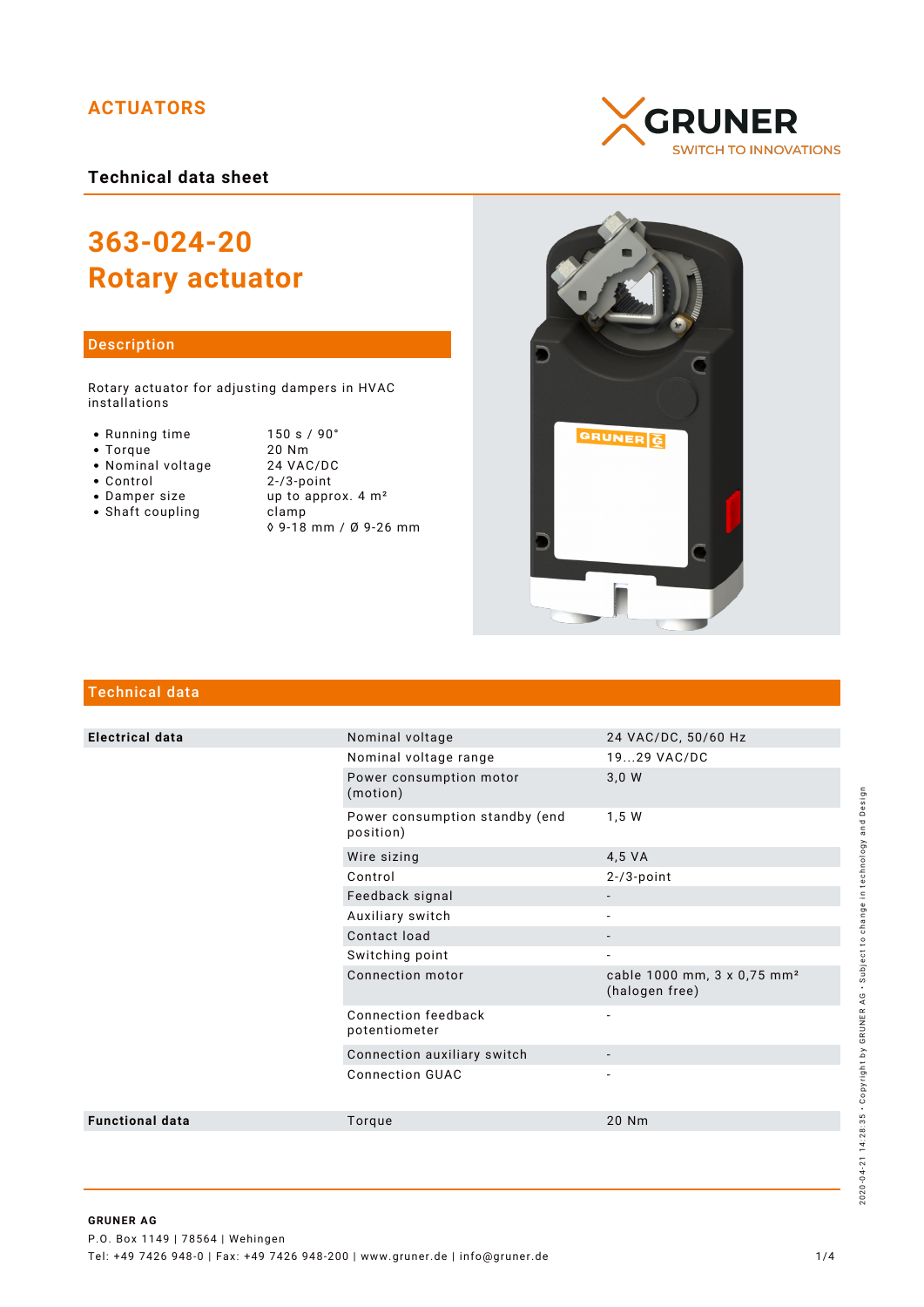

| <b>Technical data</b>  |                                         |                                                                   |
|------------------------|-----------------------------------------|-------------------------------------------------------------------|
|                        |                                         |                                                                   |
| <b>Functional data</b> | Damper size                             |                                                                   |
|                        | Synchronised speed                      | ±5%                                                               |
|                        | Direction of rotation                   | selected by switch                                                |
|                        | Manual override                         | gearing latch disengaged with<br>pushbutton, self-resetting       |
|                        | Angle of rotation                       | 0°max. 95° can be limited with<br>adjustable mechanical end stops |
|                        | Running time                            | 150 s / 90°                                                       |
|                        | Sound power level                       | $<$ 45 dB(A)                                                      |
|                        | Shaft coupling                          | clamp $0.9 - 18$ mm / Ø 9-26 mm                                   |
|                        | Position indication                     | mechanical with pointer                                           |
|                        | Service life                            | $> 60'000$ cycles $(0° - 95° - 0°)$                               |
|                        |                                         |                                                                   |
| <b>Safety</b>          | Protection class                        | III (safety extra-low voltage)                                    |
|                        | Degree of protection                    | IP 54                                                             |
|                        | <b>EMC</b>                              | CE (2014/30/EU)                                                   |
|                        | <b>LVD</b>                              | CE (2014/35/EU)                                                   |
|                        | <b>RoHS</b>                             | CE (2011/65/EU - 2015/863/EU -<br>2017/2102/EU)                   |
|                        | Mode of operation                       | Typ 1 (EN 60730-1)                                                |
|                        | Rated impulse voltage                   | 0,8 kV (EN 60730-1)                                               |
|                        | Control pollution degree                | 3 (EN 60730-1)                                                    |
|                        | Ambient temperature normal<br>operation | $-30^{\circ}$ C +50 $^{\circ}$ C                                  |
|                        | Storage temperature                     | $-30^{\circ}$ C +80 $^{\circ}$ C                                  |
|                        | Ambient humidity                        | 595% r.H., non condensing (EN<br>$60730-1)$                       |
|                        | Maintenance                             | maintenance free                                                  |
| Dimensions / Weight    | <b>Dimensions</b>                       | 193 x 96 x 60 mm                                                  |
|                        | Weight                                  | 1600q                                                             |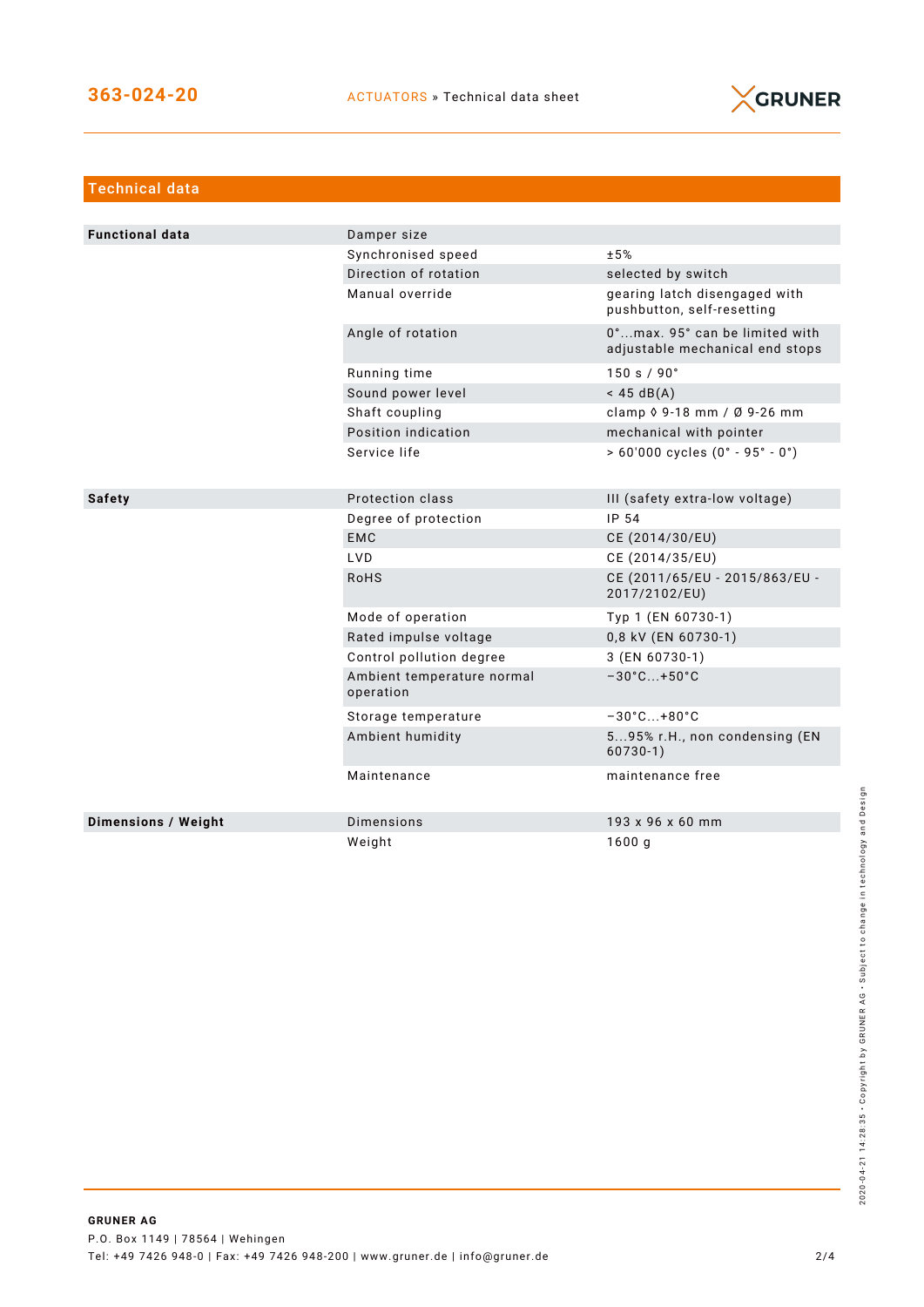

# Functionality / Properties

## **Operating mode**

2 point:

Connect power supply to wire 1+2, actuator drives to position 1. Is also wire 3 connected to the power supply, actuator drives to position 0.

3 point: Connect power supply to wire 1+2, actuator drives to position 1. Is wire 1+3 connected to the power supply, actuator drives to position  $\Omega$ 

The actuator is overload-proof, requires no limit switches and automatically stops, when the end stop is reached.

#### **Direct mounting**

Simple direct mounting on the damper shaft with a clamp, protection against rotating with enclosed anti-rotation lock or rather at intended attachment points.

## **Manual override**

Manual override with selfresetting pushbutton possible (the gear is disengaged as long as the button is pressed).

#### **Mode switch**

DIP switch under the case cover

R / CW: rotary direction right / clockwise L / CWW: rotary direction left / counter clockwise



# Connector / Security Note



#### **Safety remarks**

- Connect via safety isolation transformer!
- The device is not allowed to be used outside the specified field of application, especially in airplanes.
- It may only be installed by suitably trained personnel. Any legal regulations or regulations issued by authorities must be observed during assembly.
- The device may only be opened at the manufacturer´s site.
- The device is not allowed to be disposed of as household refuse. All locally valid regulations and requirements must be observed.
- When calculating the required torque, the specifications supplied by the damper manufacturer´s (crosssection, design, installation site), and the air flow conditions must be observed.